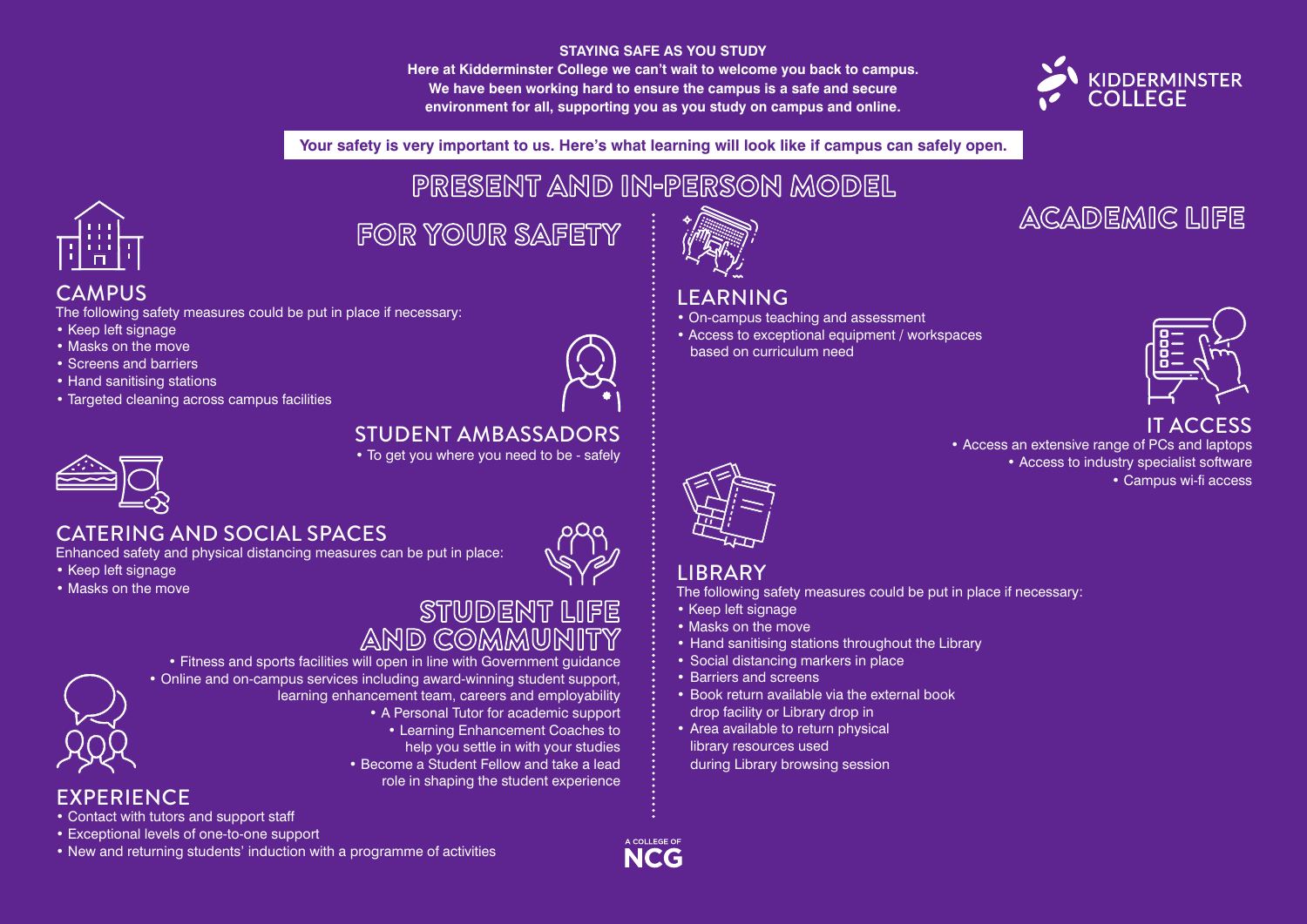#### **STAYING SAFE AS YOU STUDY**

**Here at Kidderminster College we can't wait to welcome you back to campus. We have been working hard to ensure the campus is a safe and secure environment for all, supporting you as you study on campus and online.**



**Your safety is very important to us. Should public health guidance require a partial lockdown, here's what you can typically expect if your studies are split between online and on campus.**

## HYBRID MODEL



#### LEARNING

- Online and on-campus teaching and assessment
- Access to exceptional equipment/workspaces based on your course

#### **CAMPUS**

- A blend of online and on-campus services including safe access to learning and social spaces
- Measures in place to ensure campus safety in line with Government guidance
- Social spaces will be open in line with campus safety measures and Government guidance



#### STUDENT LIFE AND COMMUNITY

- A Personal Tutor for academic support
- Learning Enhancement Coaches to help you settle in with your studies
- Become a student fellow and take a lead role in shaping the student experience



#### LIBRARY

• Keep left signage • Masks on the move • Hand sanitising stations throughout the Library • Social distancing markers in place • Barriers and screens

• Book return available via the external book drop facility or Library drop in • Area available to return physical library resources used during Library browsing session



#### STUDENT SUPPORT

• Online and on-campus services including award-winning student support, learning enhancement team, careers and employability



#### **EXPERIENCE**

• Exceptional levels of one-to-one support • New and returning students' induction with a hybrid programme of activities